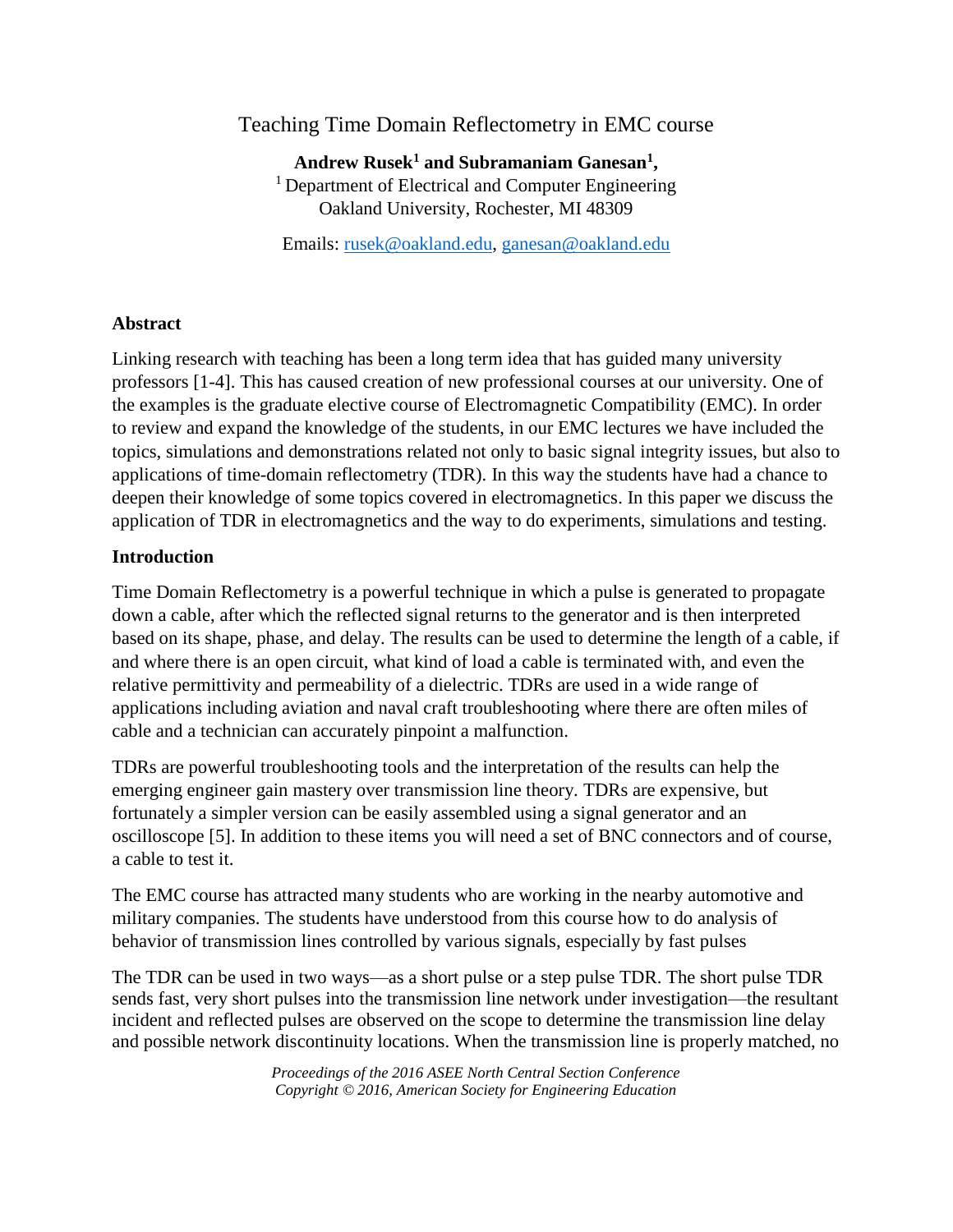reflections are observed. The time resolution of such a system is limited to the incident pulse width, which is close to a doubled value of the incident pulse rise time. Discontinuity types can be determined from the shape of the reflected pulses, although the interpretation process can be difficult.

In contrast to short pulse TDR, step pulse TDR sends long, step-like pulses into the network under investigation—the resultant reflected waves are observed superimposed atop the incident pulses. Time resolution for this approach is limited only by the rise time of the incident pulses. This improves the system resolution—an improvement over the constraints of the short pulse approach. In step-pulse TDR, it is easier to interpret discontinuity types. Moreover, in modern TDR systems, supporting software can be used to help identify discontinuities.

At our University, we have integrated material related to TDR into two graduate courses—High Frequency Electronics, and Electromagnetic Compatibility (see Appendices A). Indeed, concepts of TDR have become vital, "backbone" subjects for these courses.

## **I. Principles of Time Domain Reflectometry**

Figure 1 shows the basic structure of TDR as implemented using a high input-impedance oscilloscope. A step generator sends its pulse into the transmission system under test. The step generator's impedance matches that of the transmission-line connection, so the only reflections expected are from the circuit under test. The incident wave, which is one-half the open-circuit step voltage, is transmitted toward the circuit under test. When this signal encounters any discontinuity, including unmatched impedance of the circuit under test, a reflected voltage wave is produced. This reflected voltage is propagated back to the generator and added to the incident wave. The reflected wave can be positive or negative.



**Figure 1:** Basic structure of TDR.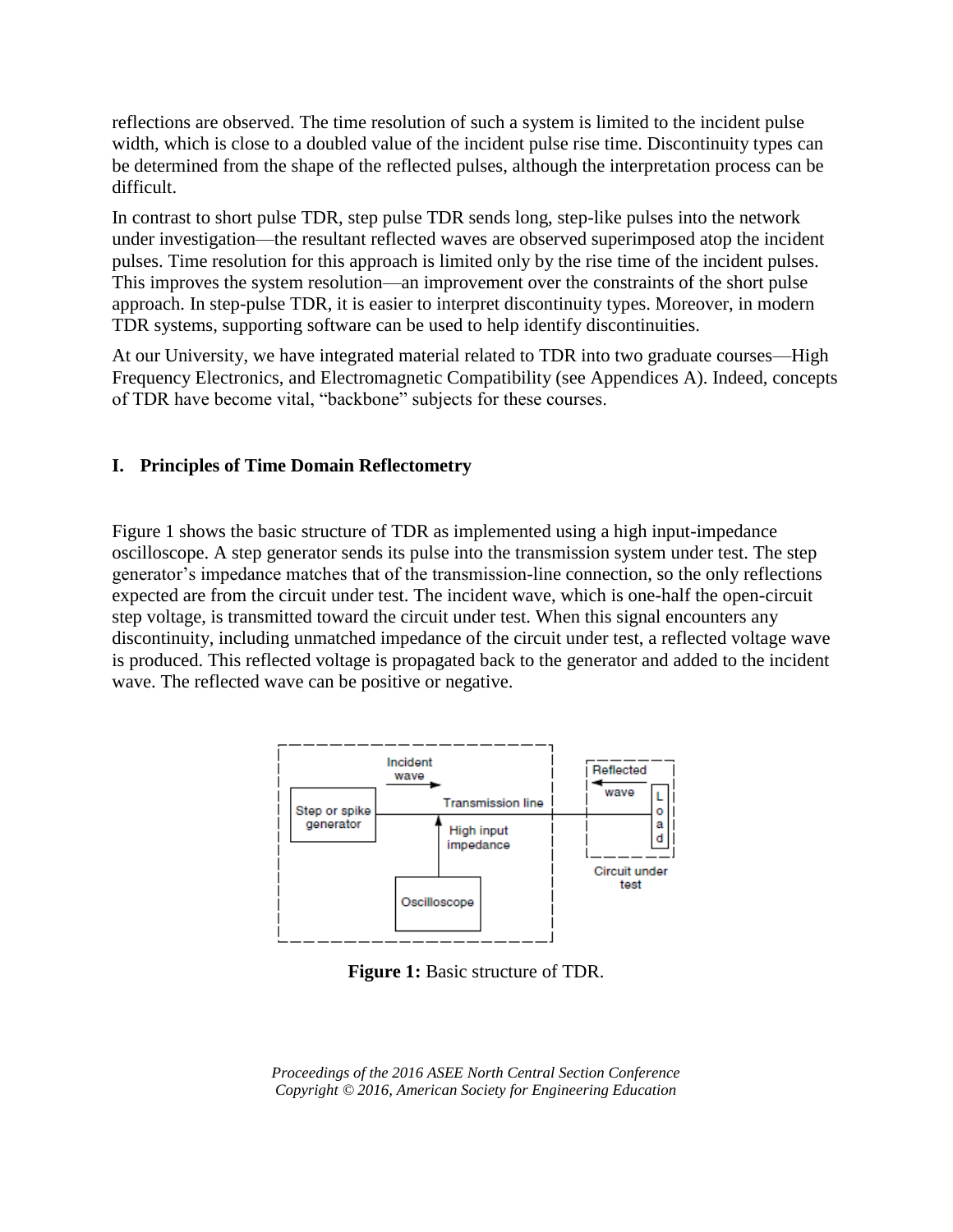## **II. Applications of Time Domain Reflectometry and Time Domain Transmissometry**

As early as 1939, geologists identified a relationship between the dielectric properties of soil, rock, and their moisture content. Time domain reflectometry offers a methodology for capitalizing on these dielectric relationships.[6-11 ] Primary applications of time domain reflectometry and transmissometry include the following [1-3].

- 1. Conductor length and return loss determination
- 2. Finding short and open connections in cables
- 3. Location of bad splices, loose connectors, and crimps
- 4. Location of moisture and water in cables
- 5. Measurement of cable parameters, such as characteristic impedance, losses, and propagation velocity
- 6. Determining signal integrity, and performing failure analysis of printed circuit boards used in high speed digital and analog circuits,
- 7. Evaluation of micro strip connections,
- 8. Computer network cable tests,
- 9. Characterization of integrated circuit packages,
- 10. Sensing liquid levels.

### **III.Simulation**

As shown in the accompanying figures, simulation provides unparalleled ability to explain the dynamics underlying TDR. The line length used to reproduce the waveforms for all of the figures is 14 meters; the unit delay is 23.3 cm/ns. Figure 2a shows a PSpice/MultiSim simulation circuit for a matched source. Figure 2b shows the temporal simulation result. Figure 2c provides an oscilloscope screen picture of the waveforms affiliated with an open ended transmission line input. Figure 3 reveals similar results in relation to an unmatched load. Figure 4 shows the use of a narrow pulse reflectometer to test the signal integrity of longer cables applied in computer networks. Figures 5a to 5c show various input and output waveforms affiliated with various loads. More results are discussed in our paper [3].



*Proceedings of the 2016 ASEE North Central Section Conference Copyright © 2016, American Society for Engineering Education*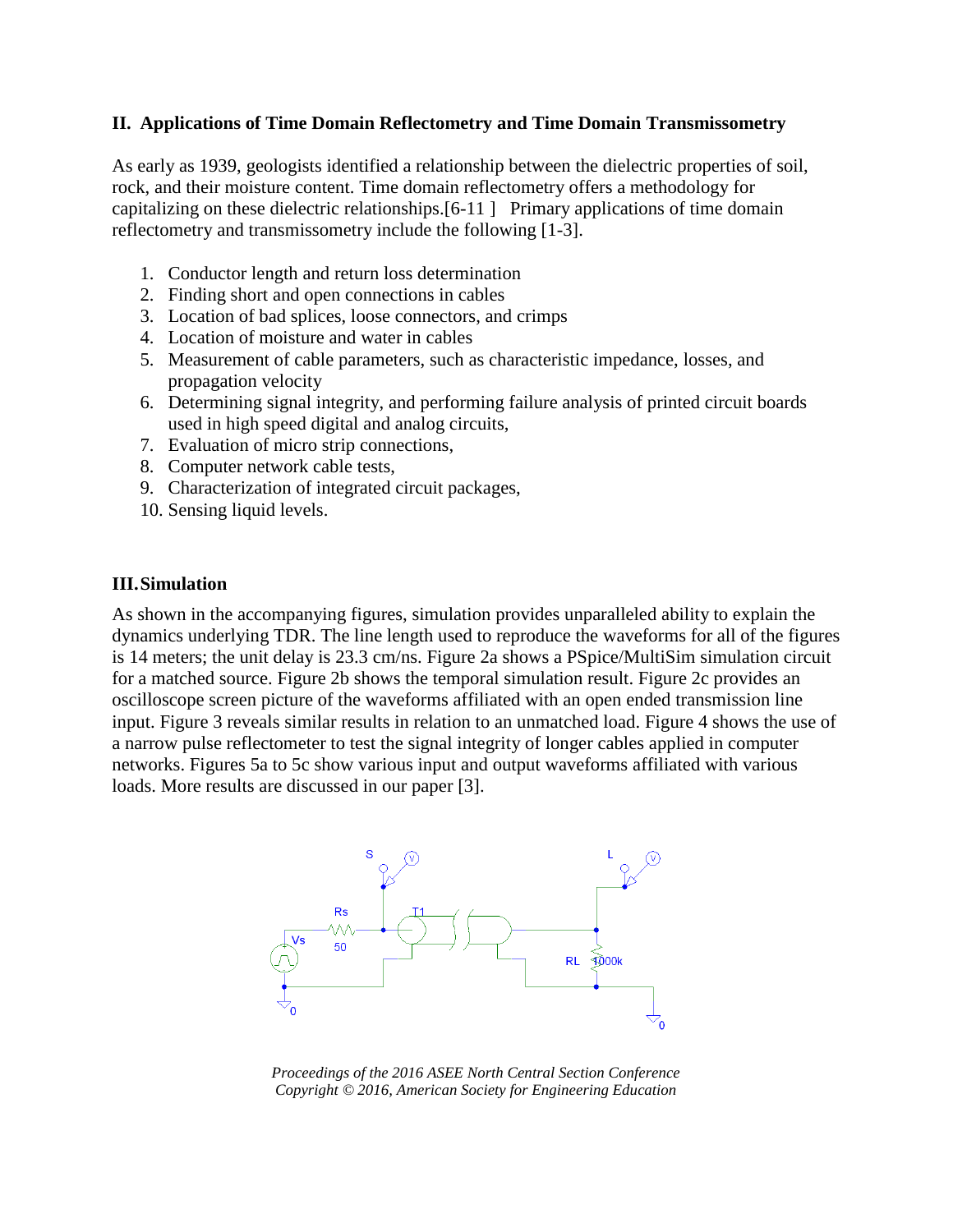**Figure 2a:** PSpice/MultiSim model of an open ended transmission line (TL) with a long pulse applied. The source is matched.



Figure 2b: PSpice/Multisim simulation results for the circuit shown in Figure 2a.



**Figure 2c:** Oscilloscope screen shot of voltage waves affiliated with an open-ended transmission line with a matched source. Input – Channel 2 (upper curve) shows the incident step and reflected step. The time between the incident and reflected step is the delay time introduced by signal as it passes through length of the line and then returns the length of the line—a doubled TL delay. Output – Channel 4 (lower curve) shows the doubled incident wave level with a long pulse applied by the source, delayed about 60 ns due to the length of the line. The distance between steps of Channel 2 is 2 times TL delay time, measurements.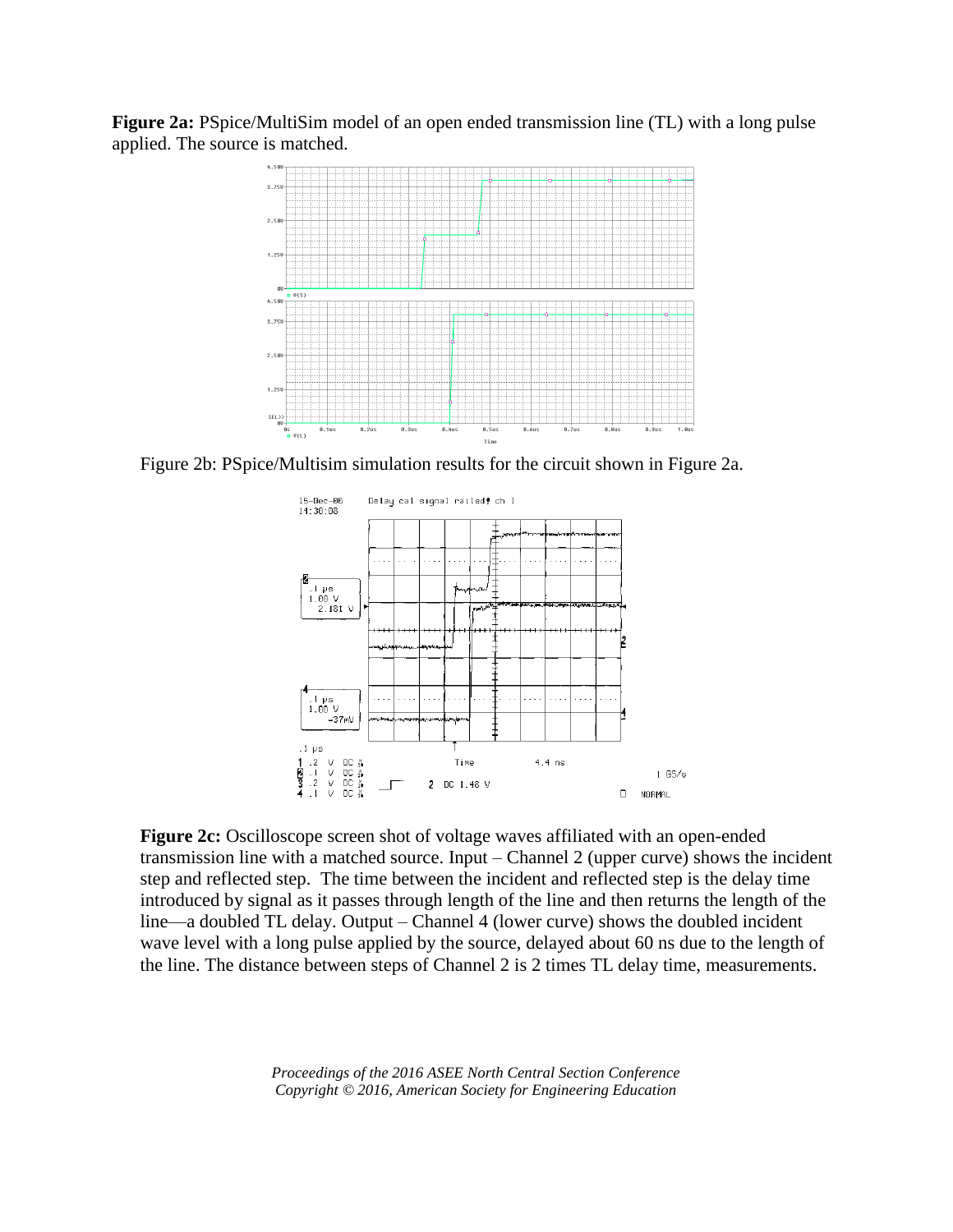

**Figure 3a:** PSpice/Multisim circuit to test reflection from the unmatched load of the transmission line ( $R_{load} = 100\Omega$ ). The source is matched.



**Figure 3b:** Temporal simulation of the circuit of Figure 3a using PSpice/Multisim.



**Figure 3c:** Oscilloscope screen shot of waveforms affiliated with the circuit of Figure 3a.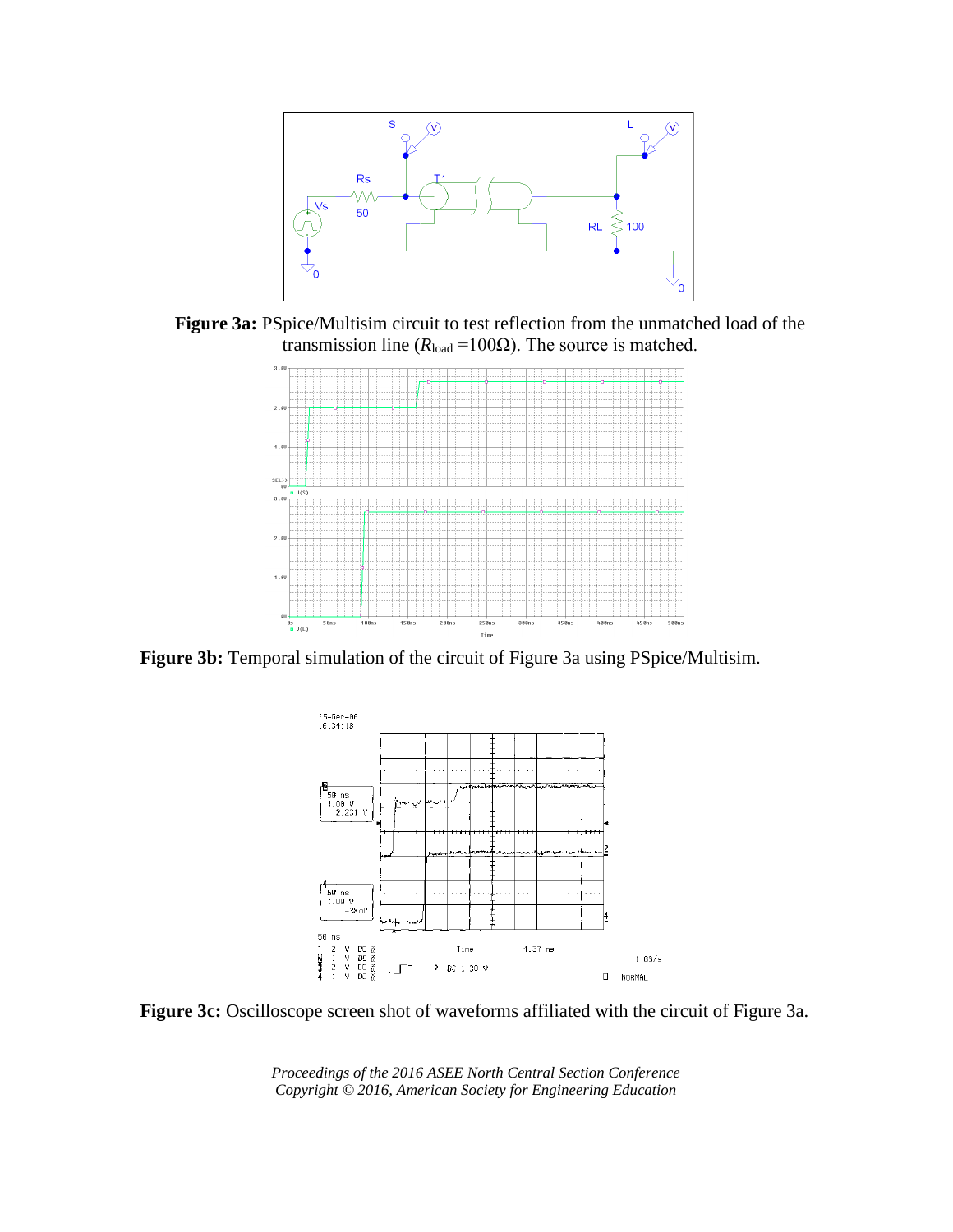

**Figure 4:** Test signal related to a narrow pulse TDR to test the signal integrity of longer cables applied in computer networks using a Tektronix oscilloscope.



**Figure 5a:** These results pertain to step pulse TDR in relation to an open ended transmission line. Input – Channel 2 shows both the incident and reflected step, separated by a doubled TL delay). The source is matched to the line. Output – Channel 4 shows the doubled incident wave level, delayed (60 ns or 23.3 cm distance from generator), and a long pulse applied by the signal generator. The distance between steps of Channel 2 are twice the transmission line delay time. The line length is 14 meters, and the unit delay is 23.3 cm/ns.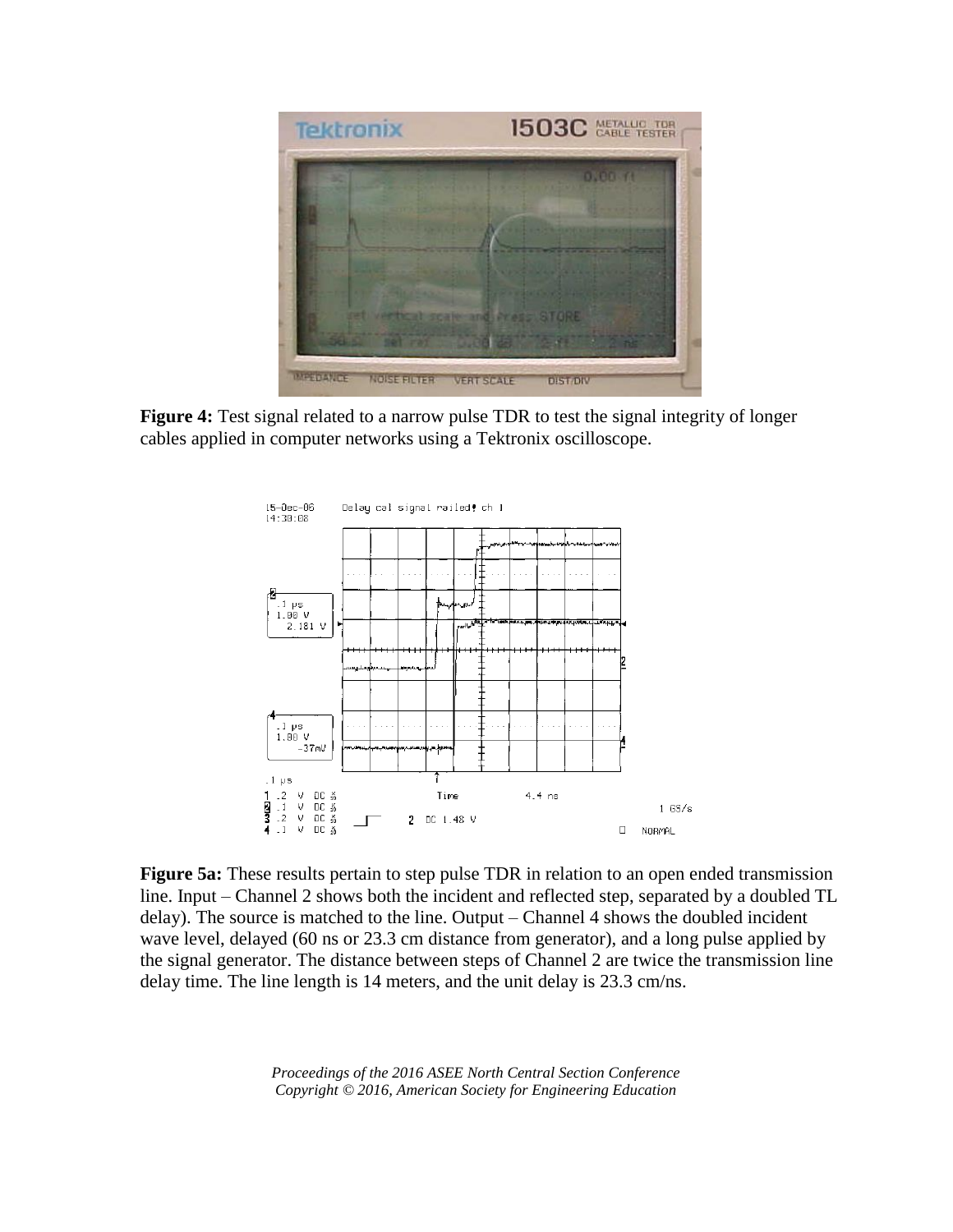

**Figure 5b:** Step pulse TDR in relation to reflection from the shorted load of the TL (source is matched to the line ( $R_{load} = a$  short consisting of one inch of wire). The line length is 14 meters, and the unit delay is 23.3 cm/ns.



**Figure 5c:** Narrow pulse TDR. This illustration shows a screen shot in relation to an open-ended TL, with a short pulse applied to show a "radar effect," or echo.(Channel 2 – input; a doubled amplitude output is observed on Channel 4). Note the effects of the losses due to the transmission line, the echo is slower and smaller. The distance between pulses of Channel 2 are twice the TL delay time. The measured unit delay yields 20cm/ns. The line length is 14 meters, and the unit delay is 23.3 cm/ns.

Time domain reflectometers are applied to check the Signal Integrity when the signals, including triggering pulses are supposed to be undistorted when they pass through various types of transmission lines connecting electronic circuits and systems. Signal distortions could cause false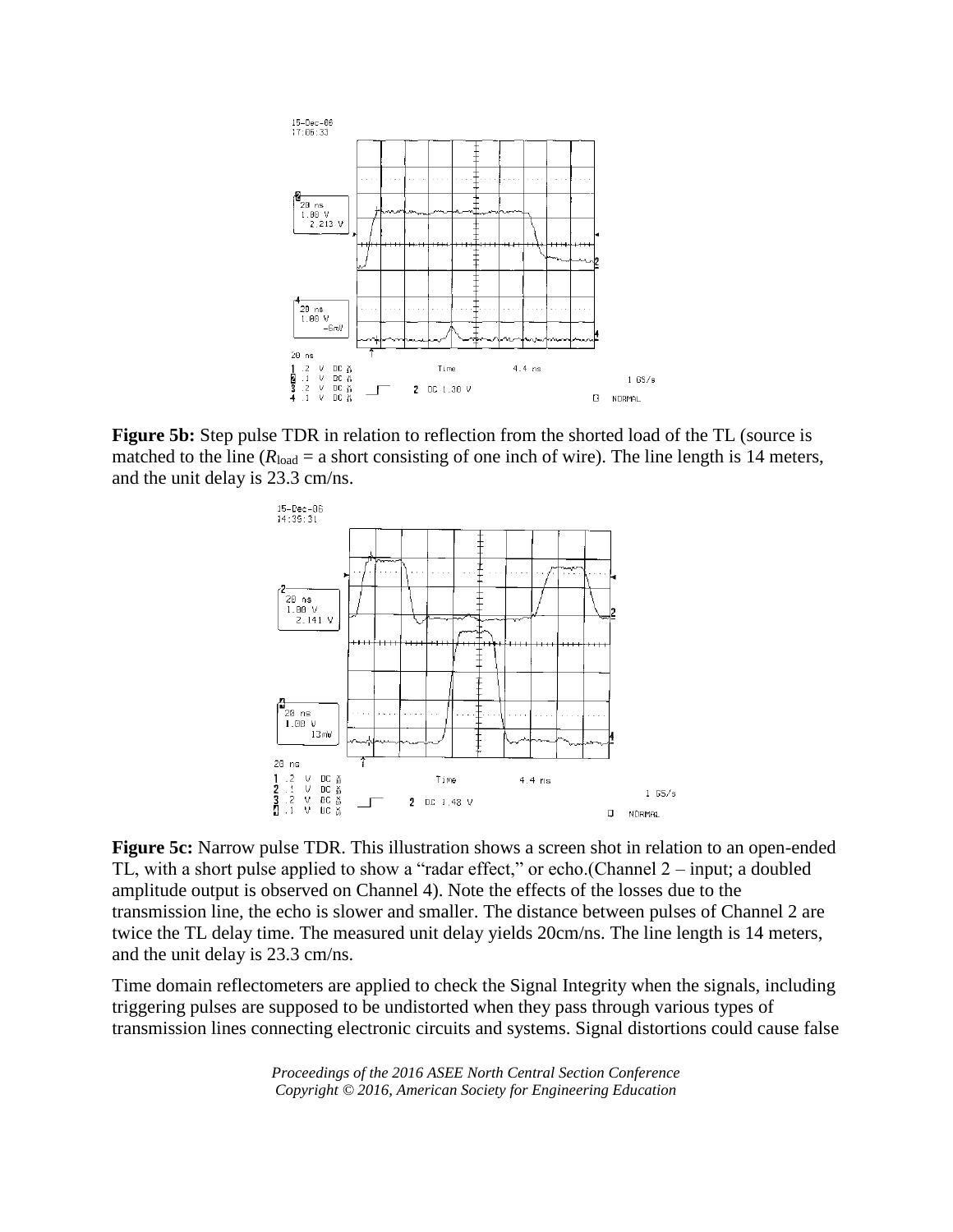triggering or distorted signals may not be detected correctly. Besides, the distorted pulse signals can created more potential for radiation from unshielded parts of the circuits or systems.

# **Meaurement**

The measurement results of the twisted pair cables are presented to enhance theory and simulations applied to show the radiated emissions, crosstalk effects and shielding,

The circuit includes the single wire above the ground cable (GENERATOR WIRE), which is connected to the Spectrum Analyzer internal generator sweeper (to 1.5 GHz), and parallel twisted pair cable with four outputs (two NEAR END and two FAR END). The four output signals are measured and registered by means of the Spectrum Analyzer. The simple cable structures were chosen to limit the effects of potential installation problems related to grounding and existence of cable "tails". The signals used to test include: sine waves, pseudo-random waves, fast pulses, and high voltage narrow pulses. Measurement results are presented in [12].



Fig. 4 Measurement circuit diagram (The Shielded Twisted Pair, STP, is shown, Unshielded Twisted Pair, UTP, does not include the third bottom ground connections)

# **Student Participation in Experiments**

The students attending the EMC (Electromagnetic Compatibility) course have a chance to participate in demonstrations of experiments and they could also get familiar with all instruments to measure the most important parameters of the signals. In the same course, the other experiments have been also included, as described in the listed references [12] . In addition to measurements, the students use PSPICE software program to model the twisted-pair transmission lines and make some predictions.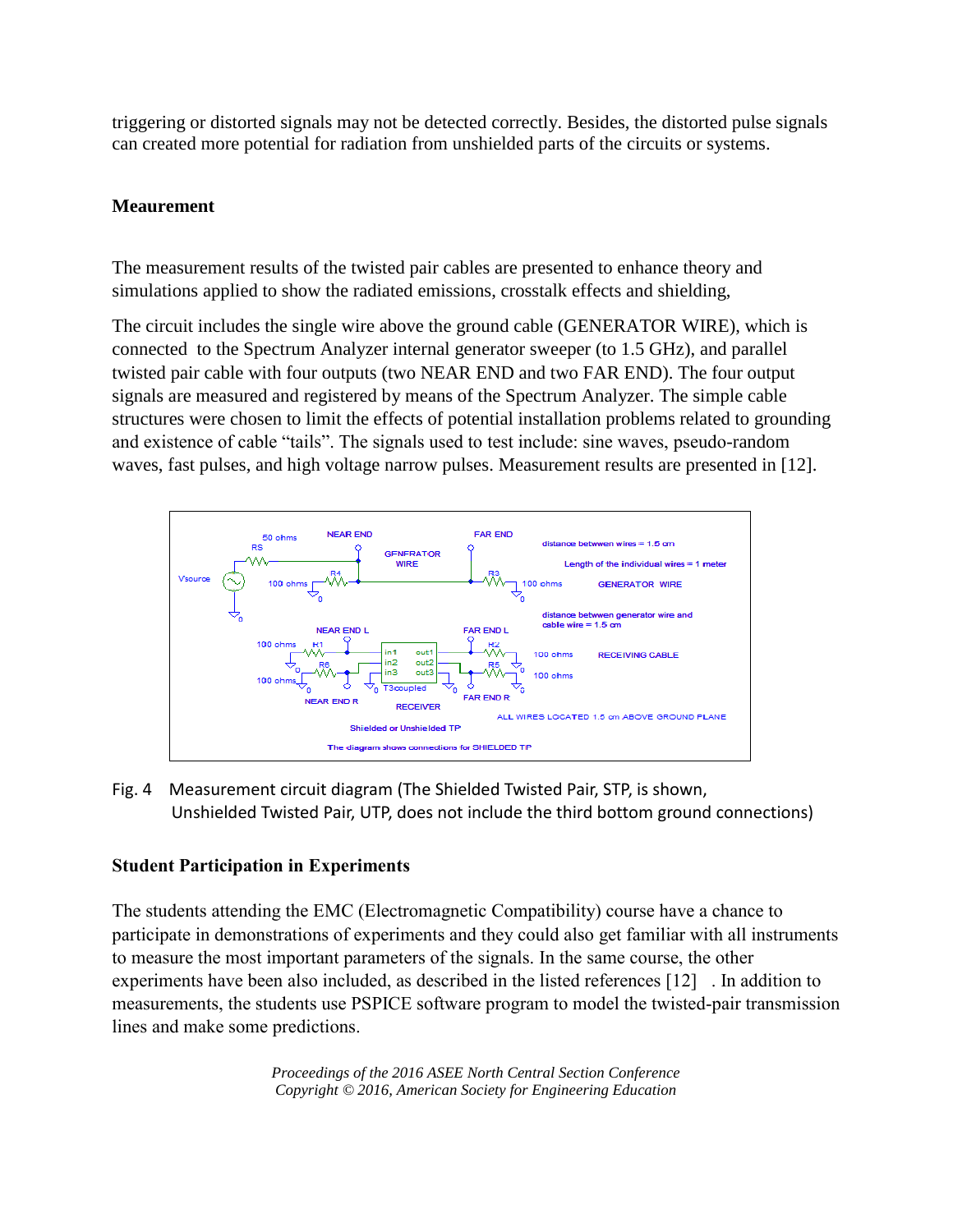## **Conclusions and how the Students Benefit from this Approach**

The experiments introduced in the course with TDR and simulation exercises have made the course material easy to understand and fun to learn the application of EMC theory. The course evaluations on the course outcomes received very good results.

The described project measurements and their interpretation appeared to be very helpful to our graduate students, who work for aviation and automotive industry. They could apply some of the demonstrated ideas in their company.

Time domain reflectometry is a critical, and underrated, component of electrical engineering education. Yet it is a relatively straightforward matter to provide students with the fundamentals they need to understand and use these important techniques. Transmission line, signal behavior and integrity are taught in EMC course. This paper provides an overview of TDR fundamentals, application of TDR and how TDR can be used to simulate and test transmission line.

### References

- 1. Andrew Rusek, Subra Ganesan, Barbara Oakley, "Improving Student Understanding of Instrumentation and Measurement in US Engineering Undergraduate Programs", ASEE NCS, April 3-4, 2009, Grand Rapids, Michigan.
- 2. Andrew Rusek, Dan Aloi, Subramaniam Ganesan, "A friendly approach to transient processes in transmission lines" ASEE NCS conference, April 1, 2011.
- 3. Andrew Rusek, Subramanian Ganesan, Barbara Oakley, Daniel Aloi, "Time-Domain Reflectometry (TDR) in Graduate Courses", ASEE NCS, March 23, 2012.
- 4. Andrew Rusek, Michelle Merrifield, Subramaniam Ganesan, "Combining Research and Teaching in Order to Attract More Students, Proceedings of the 2014 ASEE North Central Section Conference Copyright © 2014, American Society for Engineering Education
- 5. <http://www.allaboutcircuits.com/projects/build-your-own-time-domain-reflectometer/>
- 6. K. Noborio, "Measurement of soil water content and electrical conductivity by time domain reflectometry: a review," *Computers and Electronics in Agriculture,* vol. 31, pp. 213-237, 2001.
- 7. P. Hoekstra and A. Delaney, "Dielectric properties of soils at UHF and microwave frequencies," *Journal of Geophysical Research,* vol. 79, pp. 1699-1708, 1974.
- 8. G. Clarke Topp and W. D. Reynolds, "Time domain reflectometry: A seminal technique for measuring mass and energy in soil," *Soil and Tillage Research,* vol. 47, pp. 125-132, 1998.
- 9. E. Pettinelli*, et al.*, "Time domain reflectrometry: Calibration techniques for accurate measurement of the dielectric properties of various materials," *Review of Scientific Instruments,* vol. 73, pp. 3553-3562, 2002.
- 10. G. Topp and T. Ferre, "Water content, In, Methods of Soil Analysis. Part 4.(Ed. JH Dane and GC Topp), SSSA Book Series No. 5," *Soil Science Society of America, Madison WI,* 2002.
- 11. D. Robinson*, et al.*, "A review of advances in dielectric and electrical conductivity measurement in soils using time domain reflectometry," *Vadose Zone Journal,* vol. 2, p. 444, 2003.
- 12. Andrew Rusek, Subra Ganesan, "Linking Industrial Research Projects and Education" ASEE NCS conference, 2015/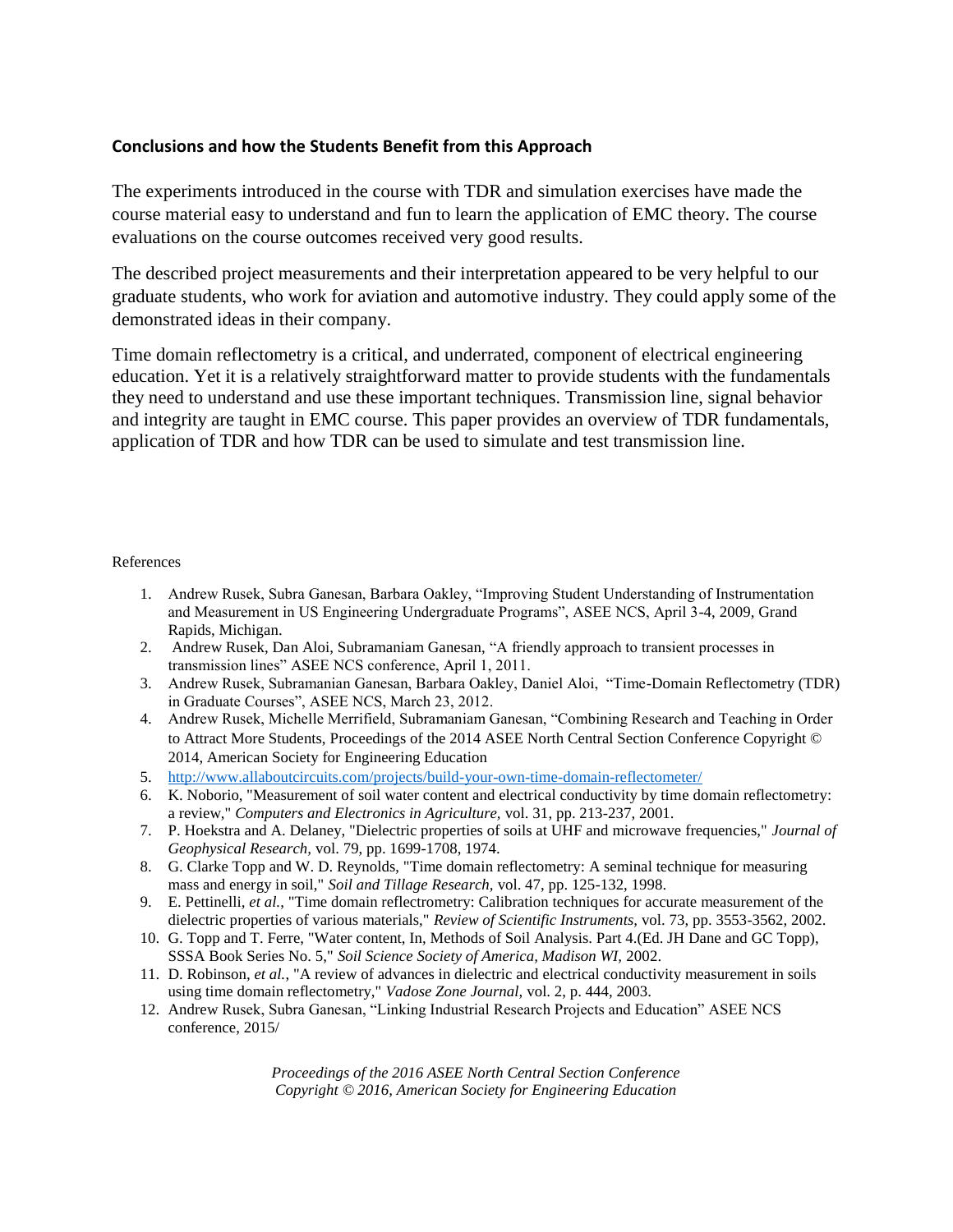#### **Appendix A**

#### **Re: ECE 546 Electromagnetic Compatibility Course Level**: Graduate, **Total Credits**: 4

**Textbook:** C. R. Paul, *Introduction to Electromagnetic Compatibility*, J. Wiley, Recent Edition.

#### **Topics:**

- Overview of EMC
- EMC Requirements (i, j)
- Review of Electromagnetic Principles (a, e)
- Distributed and Lumped Components
- $\bullet$  Signal Spectra and Spectrum Measurements (a, e, k)
- Intro to EMC Pre-compliance and Compliance Tests, Component and System Level Measurements (e, k)
- Radiated Emissions and Susceptibility (a, e)
- Conducted Emissions and Susceptibility (a, e)
- Crosstalk  $(a)$
- Shielding and Guarding (a)
- Electrostatic Discharge (a)
- Introduction to System Design  $(a, e, i, j, k)$
- Introduction to Signal Integrity (a)

### **Biography**



**Subra Ganesan** (ganesan@oakland.edu) is a Professor of Electrical and Computer Engineering at Oakland University and Director of Real Time Embedded DSP Systems Lab. He joined the university in 1984. After graduating from Indian Institute of Sciences Bangalore India, he served at universities in Germany, and Canada and Indian research laboratory as a scientist. He does research work in collaboration with TI, Free Scale, and a few automotive companies and US army. His research areas include DSP, Embedded Systems, Real Time Systems, Condition-based Maintenance, and Optimization.